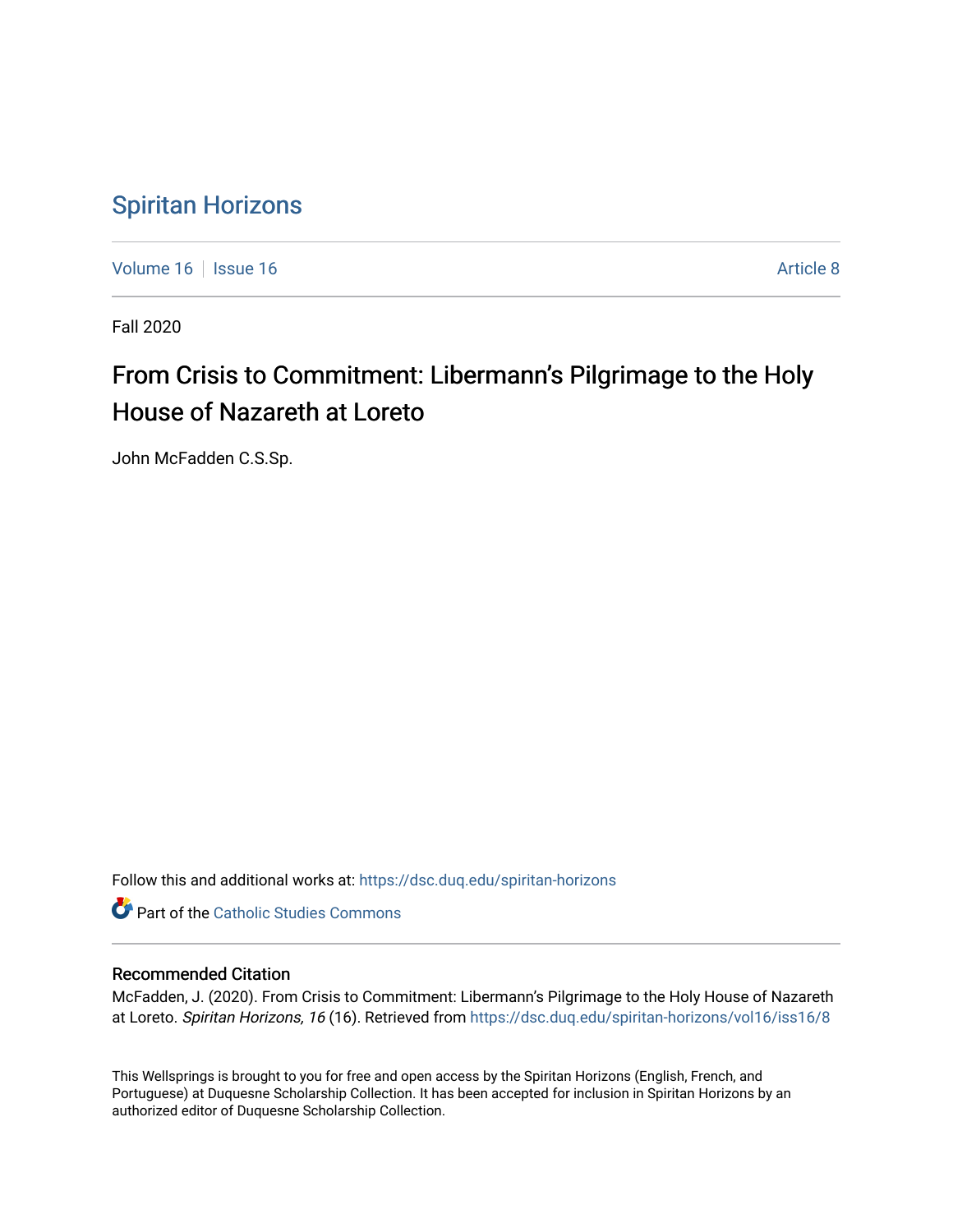

John McFadden, C.S.Sp. Fr. John McFadden is a member of the British Province; he gained a BA in theology from Louvain University in 1977 and a License in Church History from the Gregorian University, Rome, in 1982. For six years he was on the formation team in his province and editor of the magazine *Missionwide*. On mission for ten years in Makurdi District, Nigeria, he was the superior there from 1997 to 2000. After six years as provincial in England, he was secretary general of Congregation up to 2013 and is now in Rome as superior of the generalate community.

*I am the happiest man in the world because I only have God alone, with Jesus and Mary*

# **From Crisis to Commitment: Libermann's Pilgrimage to the Holy House of Nazareth at Loreto**

### **THE CONTEXT1**

The pilgrimage was from November 13 to December 15, 1840. Libermann has been in Rome since the 6th of January  $1840$ ,<sup>2</sup> in the hope of having his "Work for the Negroes" recognized and supported by the Holy See. He had taken a leap into the unknown by giving up his position as the novice master of the Eudists at Rennes. He knew this clearly himself, he was well aware of the great risk he was taking. He had written to his brother Samson on the 12th of December 1839 from Lyons:

> *I have left Rennes. I have now no man, no earthly creature, in whom to place confdence. I have nothing, nor do I know what will become of me, or how I shall even live . . . Many of those who loved and esteemed me will disapprove of me. I shall perhaps be treated as a senseless, proud man . . . Consider me as a man dead and buried. Pray to God for the good of my soul and for the accomplishment of his most holy will.3*

The tone of this letter shows that he was indeed going through a period of crisis and uncertainty, where nothing at all was clear to him regarding his future, and most importantly, regarding the "Work for the Blacks," which many of those who knew him considered a hopeless cause already. Yet he writes in the same letter, "I am the happiest man in the world because I only have God alone, with Jesus and Mary" (L.S., II, 302.)

So often for Libermann, when outward circumstances were dire, he held on to a deep trust and confdence in God.

A serious setback for him came when his closest collaborator at the time, the one who accompanied him from France and who was helping to fnance his stay in Rome, the sub-deacon Maxime de la Brunière, gradually also came to lose confdence in him and his project. While he was with Libermann they could afford to stay in a hostel for the clergy in 1 Via Magnapoli run by the Jourdan family, but when he abandoned Libermann at the end of March, the latter had to seek alternative and cheaper accommodation. He was in fact, on the point of going back to France due to lack of funds,<sup>4</sup> when, in the beginning of June, he found the humble attic on the top floor of the house of the Patriarca family in Vicolo Pinaco 31, near to present-day Piazza Navona.<sup>5</sup> It was this attic which in 1937 was re-constructed on the roof of the French Seminary in the Via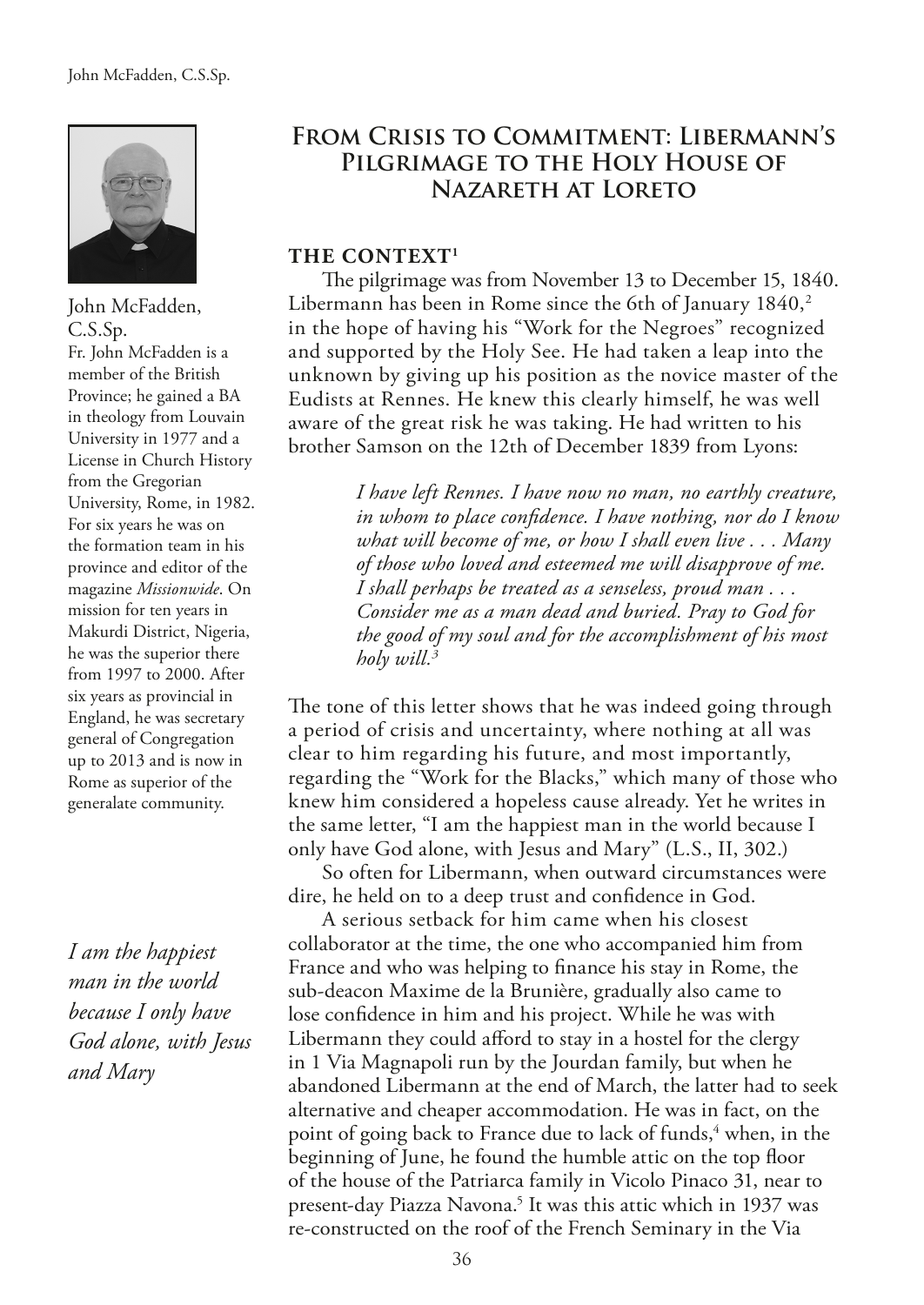Spiritan HORIZONS

Santa Chiara when it was due to be demolished to make room for a new road. When the Congregation eventually decided to hand over responsibility for the seminary to the French bishops, the same attic was dismantled once again and reconstructed on the grounds of the generalate in Rome in 2010. The roof tiles and beams, the foor tiles, and the old door are original.

Already both Libermann and de la Brunière had been given a very brief audience with Pope Gregory XVI, an audience procured by his former acquaintance, Dr. Drach, another convert from Judaism who had been given a job in the library of Propaganda Fide. The audience, on the 17th February, 1840<sup>6</sup> was very short, but the pope is reported to have laid his hand on the humble acolyte's head and foretold that one day he will be a saint—"*Sara un santo*."

Libermann and de la Brunière had worked on a preliminary report seven pages in length<sup>7</sup> outlining their project for the Black race. This was presented to Mgr. Cadolini, the Prefect of Propaganda Fide on the 27th of March for them to study. Meanwhile, the Prefect had sent a message to the Nuncio in Paris to fnd out more about Libermann and to ascertain if he was a man of integrity and if his proposed work was worthy of support. The report that came back was positive, so Libermann received a letter from Propaganda Fide in support of his project and encouraging him to seek ordination to the priesthood.

Curiously, it appears that even at this point the authorities at Propaganda Fide encouraging him to seek ordination were satisfed that Libermann's epilepsy was not a problem. In fact, it had been over two years since he had recorded any seizures, so it must have been concluded that he was clear of the ailment. Libermann had, in fact, informed Cardinal Cadolini in his report of his "nervous illness which was a canonical impediment," but he did not call it epilepsy as such.<sup>8</sup>

It has often been remarked how quickly Libermann received such positive support for his project from the authorities in Rome. It may be because the Holy See was anxious to be seen doing something to respond to the emancipation of slaves which had already been enacted in the French and British colonies. On December 3rd 1839, Pope Gregory had issued an encyclical entitled, "*In supremo apostolatus*," welcoming the movements for the abolition of slavery. He himself, as a former Cardinal Prefect of Propaganda Fide, was *au courant* with the matter. It was after this highly encouraging letter that Libermann set out on the pilgrimage to Loreto.

#### **THE HOLY HOUSE OF NAZARETH IN LORETO**

Loreto is a town very near to the Adriatic coast of Italy, about 270 kilometres to the northeast of Rome. It had been a

*It has often been remarked how quickly Libermann received such positive support for his project from the authorities in Rome*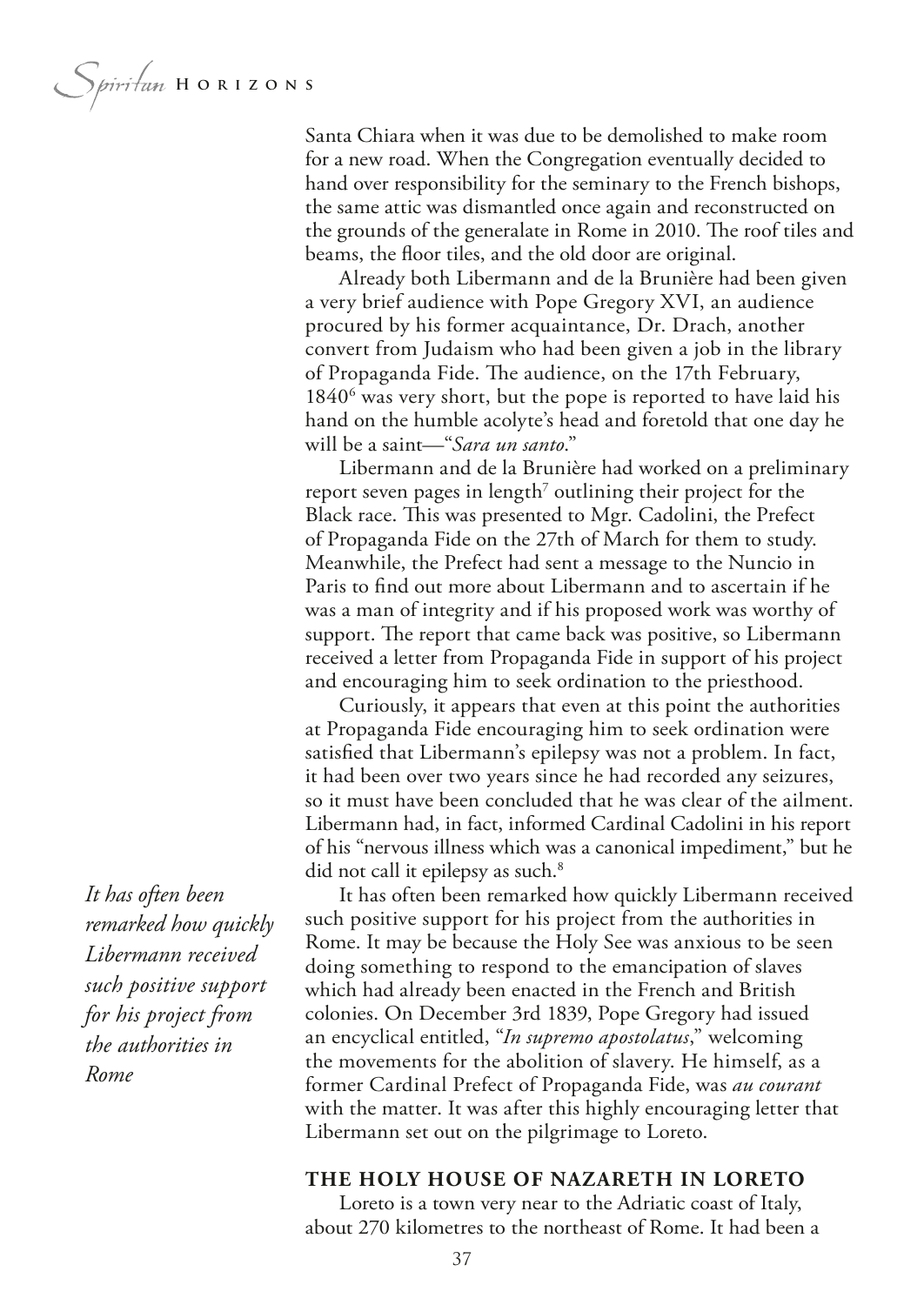*Coins of the thirteenth century were also found in the foundations*

The place had a *reputation for miraculous healings*

place of pilgrimage since the Middle Ages, and during that time, in fact, was the most important Marian shrine in the western Church. Legend has it that the house in which Mary received the greetings from the archangel Gabriel had been transported miraculously by angels from the Holy Land in the year 1294, to protect it from desecration by the Muslims. Libermann would have believed this legend without question just as the generality of Catholics from the Middle Ages onward. In our modern and more skeptical times, it started to be questioned. A scientifc approach was made to establish the authenticity of the story. Archaeologists established that the three walls that constitute the house (it backed into a cave) were indeed of stone from Nazareth, in contrast to all the houses in Loreto which were constructed of brick. In the walls, fve red cloth crosses were found indicating the involvement of crusaders, for the red Cross was their sign and symbol as they fought to free the Holy Land from the Muslims. Coins of the thirteenth century were also found in the foundations.<sup>9</sup> In 1900 a document was found in the Vatican archives stating that the Angeli family descended from the Empress of Constantinople were responsible for bringing the walls to Italy. Some confusion may have arisen, for the phrase in Italian that the house was carried by the angels, "*trasportata dagli Angeli*," is exactly the same as saying they were carried by the Angeli (family)!10

It is to be noted that the Holy House of Nazareth<sup>11</sup> now enshrined within the great basilica at Loreto, is venerated as Mary's maternal home, the place where the archangel Gabriel announced to her that she was chosen to be the Mother of our Savior—in short, it is the place where the Word became Flesh. This had a very strong attraction for Libermann himself, the very place where the immediate plan of God for our salvation was realised.

#### **THE MOTIVE**

It is interesting to analyze Libermann's motives for wanting to go to Loreto. The place had a reputation for miraculous healings. It was here that Mgr. Olier, founder of the Sulpicians, while a student for the priesthood in Rome, made the pilgrimage there on foot in 1628; he went in order to seek healing from a serious eye ailment and was cured.12 In appreciation for this, he had a small replica of the house put up in the garden at Issy with which Libermann was very familiar. His fascination with the holy House of Nazareth must have stemmed from this.<sup>13</sup> That it was also a tangible link with the land of his own ancestors had also a great infuence on his desire to make a pilgrimage there.

At frst he did not intend to go alone. Some supporters and acquaintances had provisionally agreed to accompany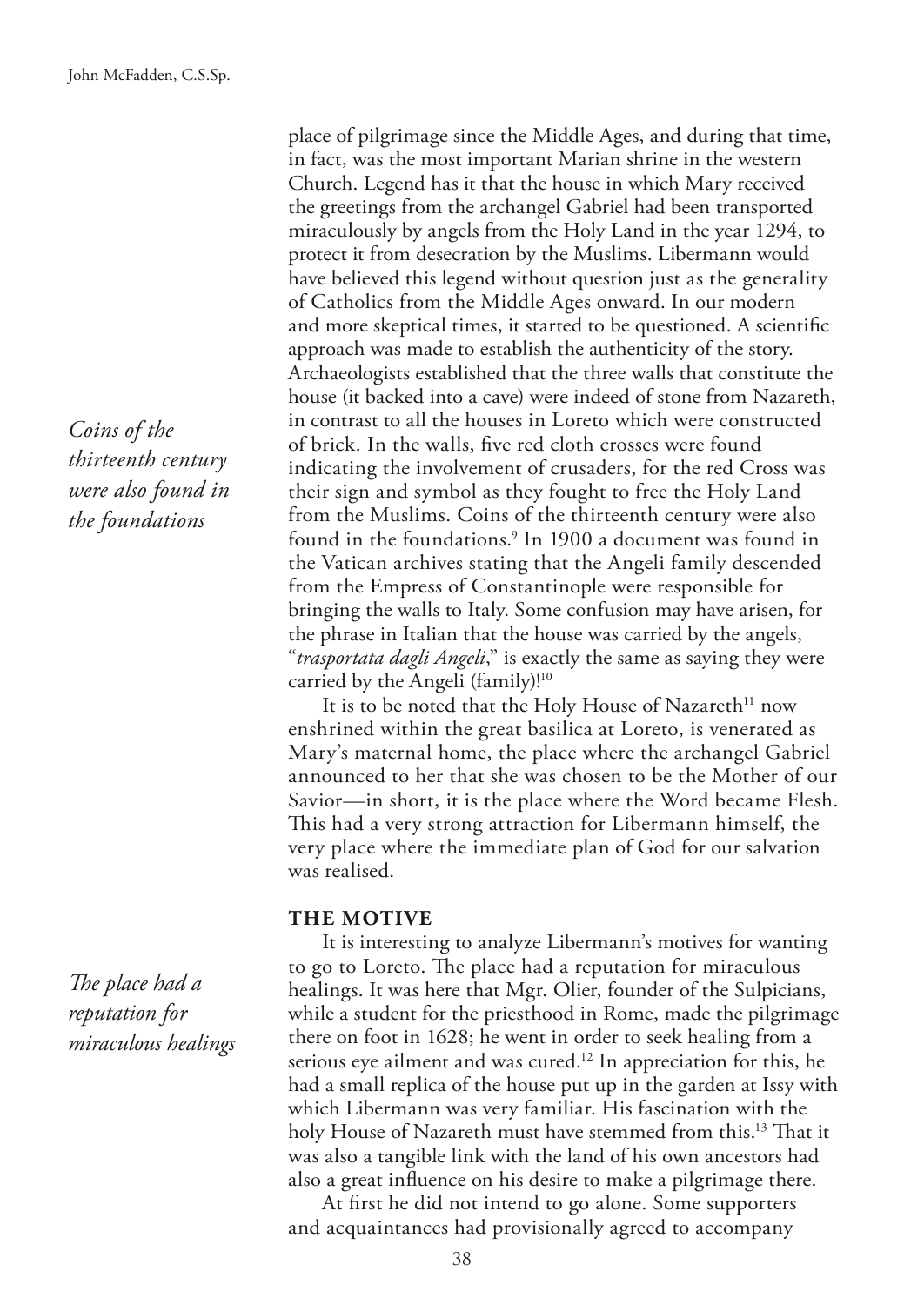*Propaganda Fide indicated to him that he could go ahead as long as he got ordained to the priesthood*

him, but for diferent reasons they pulled out and he had no other choice than to set out alone. This in itself had potential dangers from wild animals, such as wolves, as well as armed robbers, known to frequent the route. Add to this that he set out on 30th November 1840—in the middle of winter. He was prepared to face the rigors of cold days and nights as he crossed the long mountainous spine of Italy.

More importantly, perhaps, Libermann was still seeking confrmation of the next step in putting the work for the Blacks on a sure footing. The other big question for him now was whether he should he seek ordination to the priesthood. He was still in quite a quandary about this and on several occasions expressed his deep desire to retire completely from the afairs of the world and live in total obscurity like a hermit, hidden from the world, spending his time in prayer and contemplation.<sup>14</sup> The supportive letter from Propaganda Fide indicated to him that he could go ahead with his foundation of a society of priests for the evangelization of the Blacks, as long as he got ordained to the priesthood. Still an acolyte in minor orders because of his epilepsy (a serious impediment to ordination at the time) he had nonetheless received the go-ahead from the highest quarters of the Church and felt this was a very positive sign in his discernment. What he was really seeking when he went to Loreto was, then, confrmation from Our Blessed Lady that he was indeed called, not to the contemplative life, but to take up the leadership of the new society whose rule he was in the process of composing. He was also desirous to know more clearly whether he was being chosen for ordination to the priesthood.

#### **THE JOURNEY**

After receiving the encouraging letter from Propaganda Fide concerning his project, Libermann had gone on to write what is now known as the *Provisional Rule* of the Society of the Most Holy Heart of Mary. From September 1840 until the middle of November, he had occupied himself in writing his *Commentary on the Gospel of St. John*. His spiritual director back in Paris, Fr. Pinault, gave him the go-ahead to undertake the pilgrimage on foot. He would beg his food and lodgings as he went along. He had some money with him, also his passport to indicate that he was a bona-fde pilgrim and not a vagrant. There were police checkpoints to pass through on the way, so this was important.

Since Loreto was a popular place of pilgrimage, efforts had been made over the centuries to keep the road from Rome in good repair; even the popes made their contribution because, after all, Loreto was within the Papal States.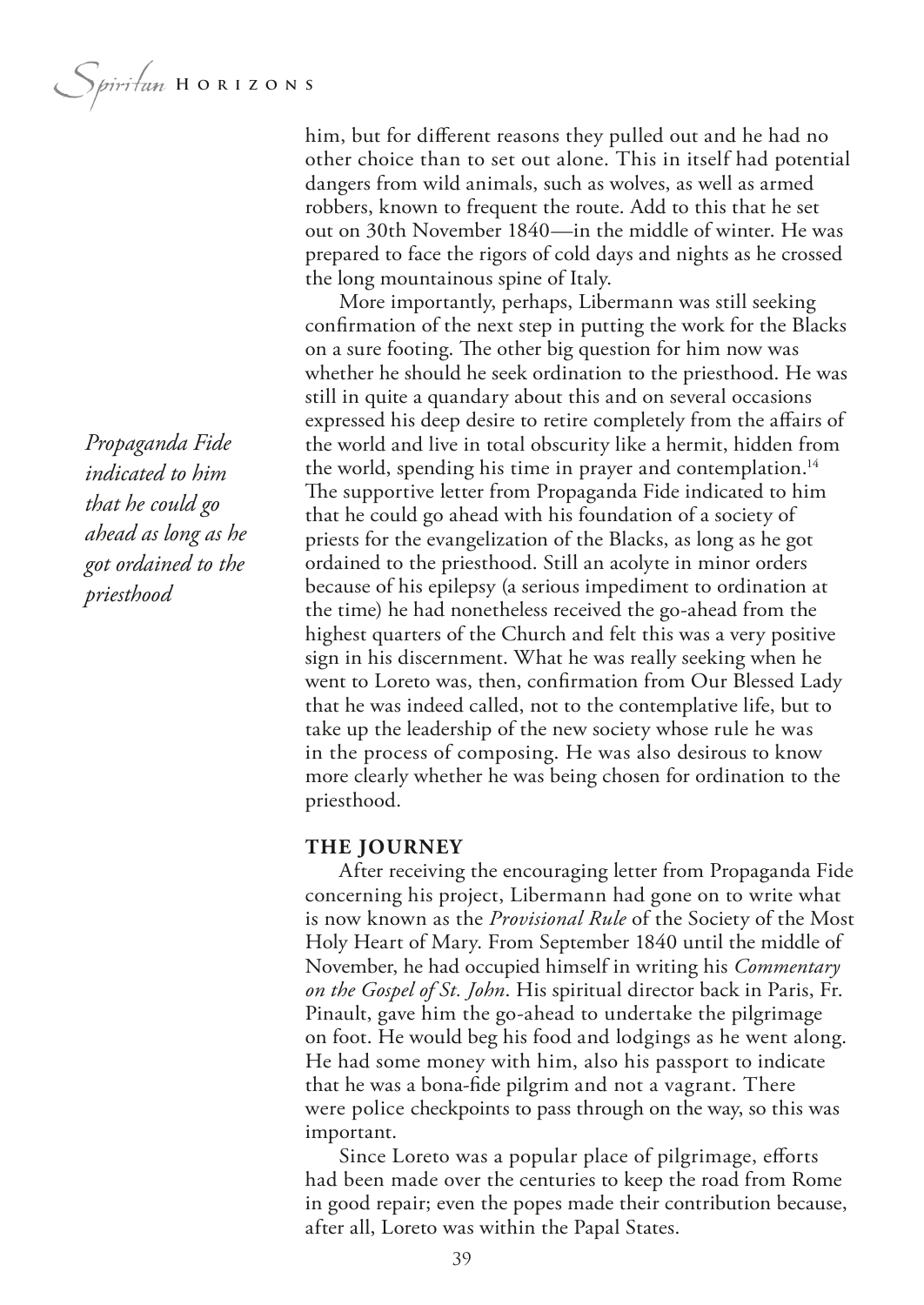

We know some of the barest details of Libermann's journey, because he made some notes in pencil on some fimsy pieces of paper that still exist in the archives in Chevilly. However, the notes are incomplete and some places he names are not easy to recognize. In general, he would have followed a well-worn route: through Civita Castellana, Narni, Terni, Spoleto, Foligno, Camerino, San Severino, Recanati and then Loreto. On his return journey, he made an 80 km detour to Assisi to visit the tomb of St Francis. Some of this information I have taken from an account written by

François Nicolas, C.S.Sp., who, together with Maurice Gobeil, C.S.Sp. (Canada) and Roger Heyraud, C.S.Sp. (France), the driver, attempted in November 1989 to retrace Libermann's path to and from Loreto. It is estimated that Libermann set out from Rome alone on the 13th of November, the anniversary of his conversion.<sup>15</sup> The delay in Libermann's decision to "hit the road" was caused by one of his advisers, Fr. de Villefort, who said it was necessary for him to be in Rome while negotiations were going on between Rome and Paris concerning the setting up of the new society.

Once on the road, he seems to have averaged 30 to 35 km per day.16 One commentator remarked that he must have been well-fed in the Patriarca family's house to have achieved such a speed. It is estimated he arrived in Loreto on Saturday, 21 November, the Feast of the Presentation. So the journey to Loreto took him nine days all told. He remained in the town for a week, spending the time there in the basilica, praying for guidance and for enlightenment in the great enterprise on which he had embarked, and seeking confrmation that this was the way forward for him. Cardinal Pitra, Libermann's frst biographer and someone who knew him in his lifetime, records the great happiness Libermann had in being in the same spot venerated as where the Word was made Flesh and of coming so close to elements of the land of his ancestors.<sup>17</sup> Libermann himself gives no indication as to how he passed his eight days in Loreto. Francois Nicolas has opined that Libermann set himself a program of prayer very close to that which he proposed to the so-called "Bands of Piety" he set up while at Issy for those going on the pilgrimage to Our Lady of Chartres. These proposals are found at the end of the *Ecrits Spirituels du Vénérable Libermann*. 18 He describes as follows the spirit in which the pilgrim is to journey.

*Loreto was a popular place of pilgrimage*

*He remained in the town for a week, spending the time there in the basilica, praying for guidance and for enlightenment*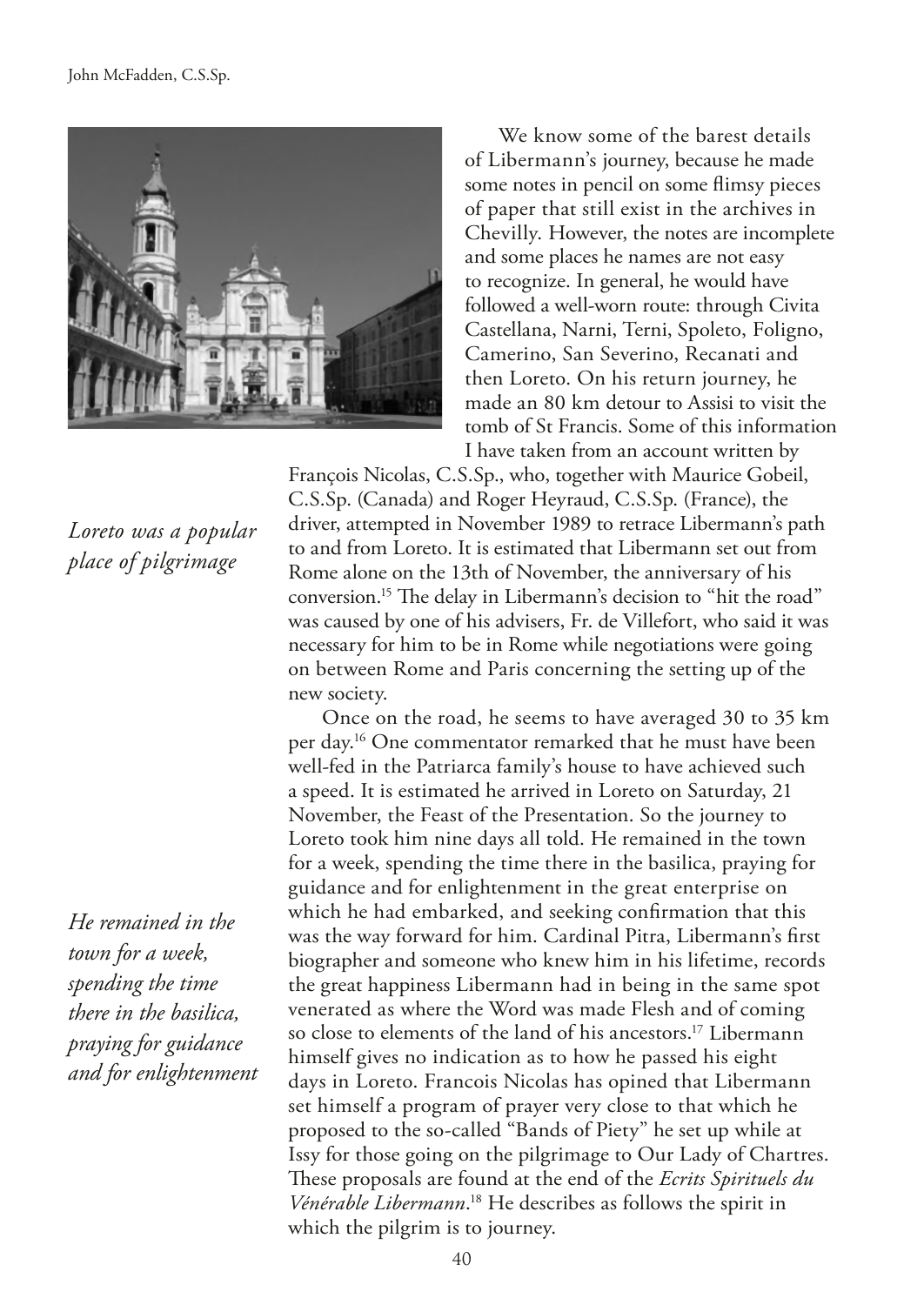*Spiritum* HORIZONS

*he heard "an interior voice" telling him he was cured*

*the two intentions were approval for the new missionary society of the Most Holy Heart of Mary and the question of his priestly ordination*

*Travel with the intentions of our Good Mother in mind, for she has called us to herself in what concerns her, to commend to her our own concerns, to co-operate with her immense charity for the sanctifcation of souls, by means of the attitude of abandonment in which we ofer to her all our prayers and good works, uniting ourselves to her as good children, so as to become one with her . . . Mary is not ungrateful and she never forgets those who completely forget themselves for her.19*

Each day is composed of daily Mass, prayer, the rosary, the psalms and scripture reading, as one might expect. Nicolas suggests that Libermann probably undertook one or two allnight vigils in the Holy House, as it was a facility that was regularly granted to pilgrims.<sup>20</sup> An example of the proposals is no. 26: "On entering a town or a village, you will go straight to the church to make a visit to the Blessed Sacrament . . . if the church is locked, you will adore Our Lord in a spirit of love and afection, kneeling down in front of the church door."

Though seeking a definitive cure from his epilepsy was not the major reason for his undertaking the pilgrimage, Libermann was to confde later on to a close friend (Abbé Vaugeois, a onetime Spiritan who left us because of family reasons) that it was while he was there that he heard "an interior voice" telling him he was cured and that he felt this healing "in the depths of his being."21 It is true that after the pilgrimage, he never had any more serious seizures or manifestations of his epilepsy, though he still sufered some minor nervous attacks which he was able to control and overcome. He was still to sufer migraine headaches and stomach problems for the rest of his life.<sup>22</sup>

According to Pitra, the two intentions Libermann put before our Blessed Lady in Loreto and which he saw as being intimately connected, were approval for the new missionary society of the Most Holy Heart of Mary and the question of his priestly ordination.<sup>23</sup> Being the man he was, he did not want to "force" any issue, or to seek any miraculous sign; he remained calm, confdent and convinced that the path he was following was the correct one and that God's will would be made manifest in due course.

#### **THE RETURN**

On Monday, 30 November, in the afternoon, Libermann began his return journey on foot back to Rome. Nicolas<sup>24</sup> remarks on a distinctive change in the notes Libermann left of his return journey, which are more accurate in the place names given, the stops he made, the distances covered and the accompanying dates. This illustrates a greater confidence in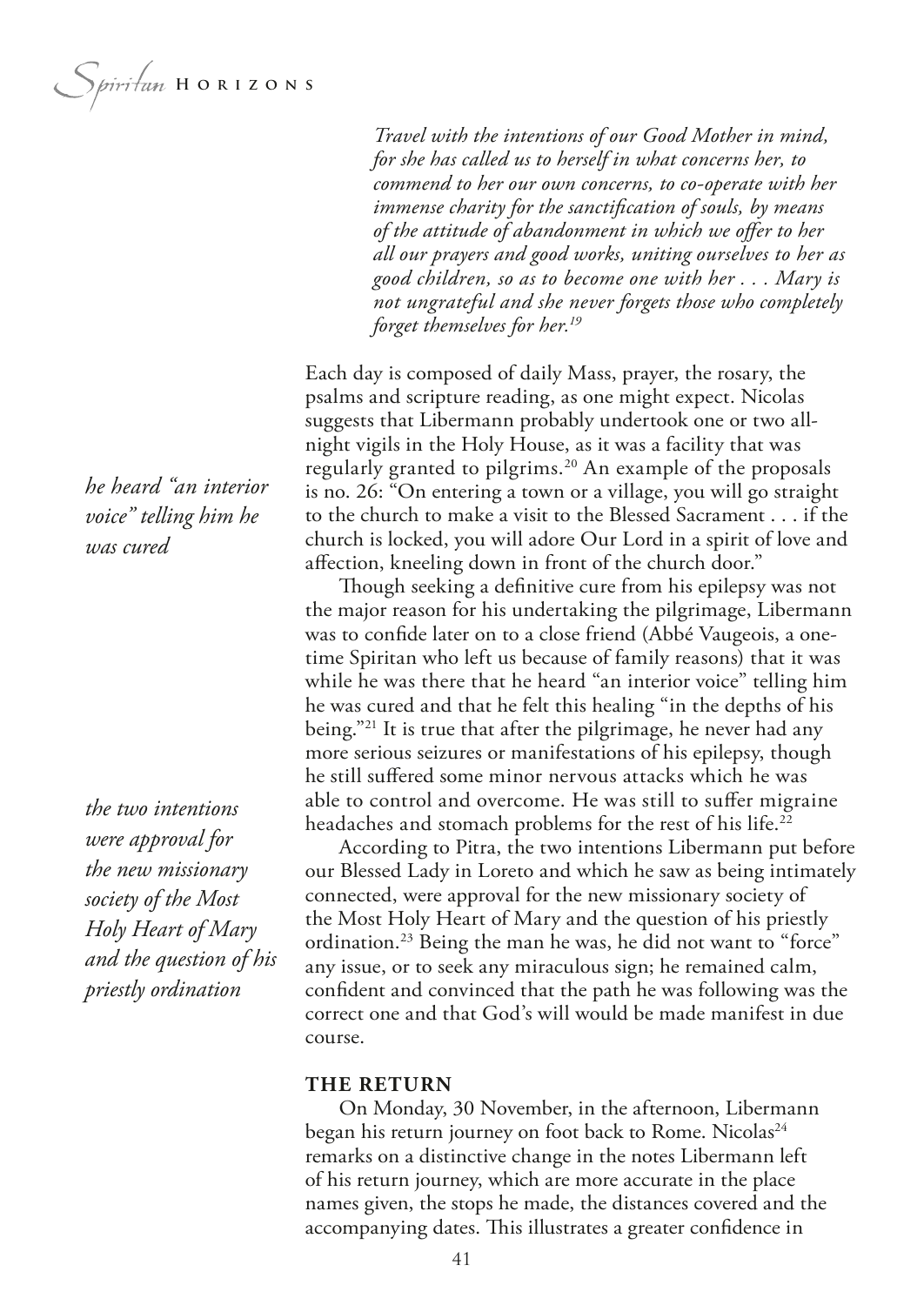*Libermann calmly made a potion out of some leaves and seeds and applied the salve to the child's lips. Immediately it became calm and began to sleep*

**There were four letters** *awaiting his return to Rome*

himself and in the future path his life will take. At Foligno, he made a detour northwards to take in Assisi to visit the burial place of his patron, St. Francis, to whom he had a great devotion.25 He stayed in Assisi four days visiting the places associated with St. Francis as well as St. Clare and started his return to Rome on the 8th of December. He made another small detour to visit the tomb of another St. Clare, this time St. Clare of Montefalco, who died in 1308 and was canonized in1881. According to Nicolas<sup>26</sup> it was on this part of the journey that he actually took a carriage for about 50 kilometres, because, according to his calculations, he could never have covered the distances quoted on foot.

Reaching a small village called Strettura, after Spoleto, he could fnd no place to stay but was lodged by a poor family who took him in for the night. They had a child (it is not known if it was a boy or a girl) who was groaning in great pain and who was unable to swallow anything. Libermann calmly made a potion out of some leaves and seeds he had picked up at Clare of Montefalco's tomb, and applied the salve to the child's lips. Immediately it became calm and began to sleep. Libermann was anxious to stress to the family that it was their faith in St. Clare that healed the child and not himself. He left very early the next morning leaving some money to cover his stay.<sup>27</sup>

He arrived back in Rome on the evening of Tuesday, 15 December. Years later, (in 1853) Fr. Lannurien (who purchased the property where the French Seminary exists), interviewed Signora Patriarca concerning Libermann's condition when he returned from his pilgrimage. She confrmed that his clothes were badly worn and his shoes in pieces.<sup>28</sup>

#### **THE RESULTS**

There were four letters awaiting his return to Rome. Our Lady of Loreto was answering Libermann's prayers in a real and efective way. One of these, from his brother Samson in Strasbourg, told him that the co-adjutor bishop of Strasbourg. Bishop Raess, was ready to ordain him to the sub-diaconate. Another letter from the archdiocese of Paris confrmed that everything had been regulated properly for this step. A third letter from Eugene Tisserant, one of his closest collaborators in the whole concept of the project for the Blacks, informed him that he, Tisserant, was going to be ordained a priest and would soon leave for the Island of Mauritius with Fr. Jacques Laval. The fourth letter was from his spiritual director in Paris, Fr. Pinault, with 500 francs for him to pay for his return to France.<sup>29</sup> It remained for Libermann only to put his affairs in order, complete the *Provisional Rule* and attend the Christmas celebrations in the city. He went with the Patriarca family for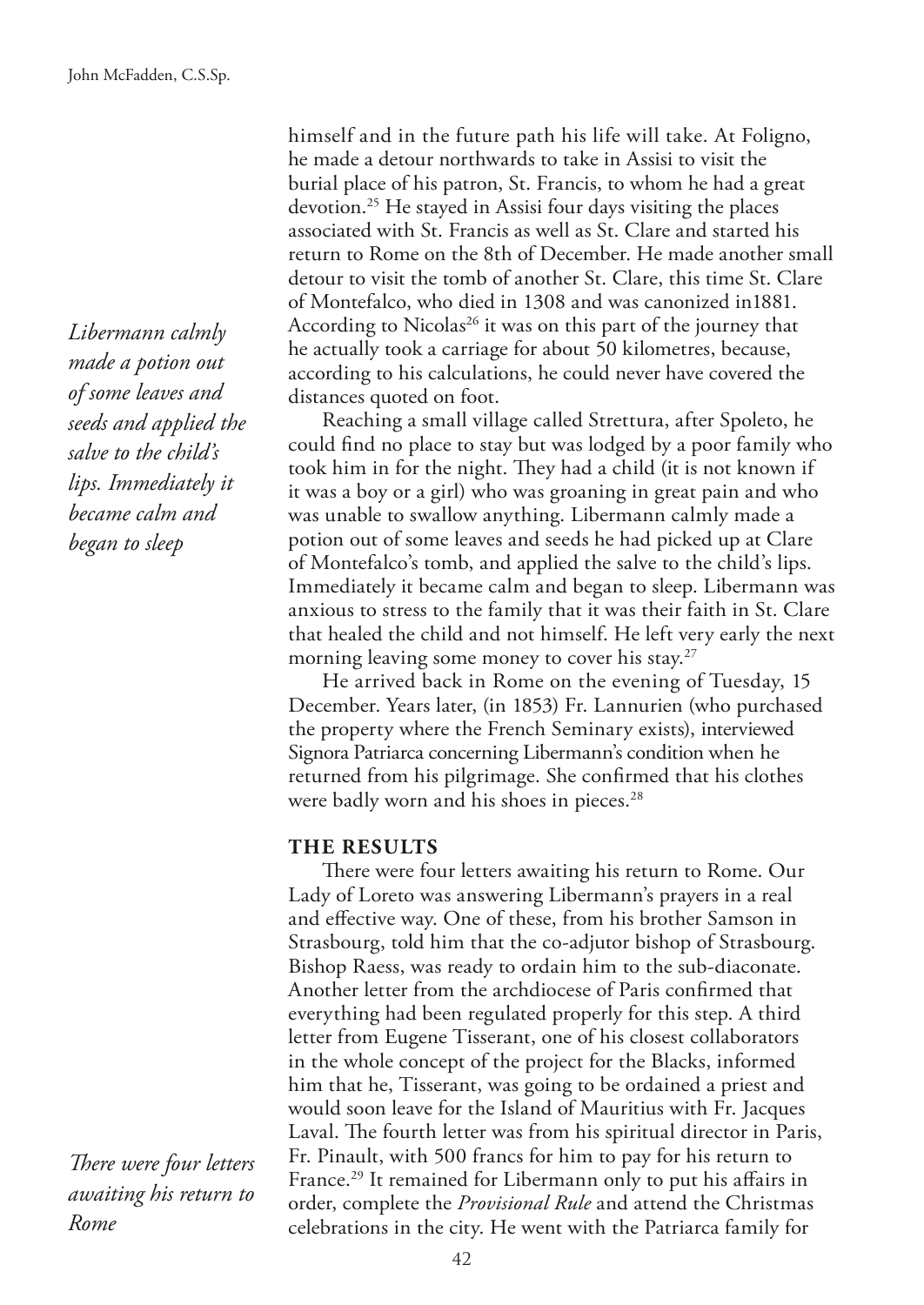Spiritan HORIZONS

the Christmas Mass at St Mary Major where a conserved piece of wood is reputed to be from the Manger of Bethlehem.<sup>30</sup> A letter to Fr. Carron, written on New Year's Day, 1841, gives us a clear picture of Libermann's state of mind at this time.

*I confess to you, my dear friend, that I always doubted* 

*whether Our Lord wished me to be a priest, and that I cannot persuade myself of it even now that everything seems certain. Nevertheless, I believe I ought to abandon myself to Providence, and if events so shape themselves that I may be ordained, I will advance without hesitation . . .*  Let us leave all in the hands of Our Lord. These good *men have engaged me in their holy undertaking. I must continue what we have begun. I must sacrifce my repose and my personal tastes. Tis is the only reason that impels me to seek ordination and actuates me now in setting out for Strasbourg. But I can assure you that it costs me much to plunge again into the midst of men and to expose once more my salvation. Te best thing a poor fellow like me could do would be to hide himself in some corner of the world where he would be overlooked and forgotten by all, where he would have no social contact with anyone, and might thus pass this wretched life in retirement and poverty, waiting*  for the great day of Our Lord. That would be my greatest *desire, but it does not seem to be the will of God. Tough bruised and grieved, I must go on; the Master wills it.31*

He fnally left Rome on 8 January, 1841, taking the boat from Civitavecchia to Marseilles on the 9th.

Things moved fairly quickly after that. The above letter indicates clearly Libermann's deep trust in divine Providence and co-operating with it. He waited for God's moment, patiently and confdently, in prayer and peace, ready to accept whatever signs and indications would be sent his way. His pilgrimage to Loreto helped him put these things into greater clarity, so that now, on his return to France, he is assured that the work for the Blacks has received both divine and ecclesiastical approval, and the same goes for the question of him being ordained a priest. On Ash Wednesday, 1841, he became a seminarian again in Strasbourg. On 15 June he received the sub-diaconate; on the 10 August, feast of St Lawrence, the Roman martyr, he was ordained a deacon. Bishop Mioland of Amiens, on the other side of France, was encouraged to ofer a diocesan country house (La Neuville) for the work for the Blacks and he was also keen to ordain Libermann to the priesthood. So it was, that on the 18th of September, he was ordained priest in the bishop's private chapel in the cathedral of Amiens. On the 27th of September,

*I must sacrifce my repose and my personal*  tastes. This is the only *reason that impels me to seek ordination*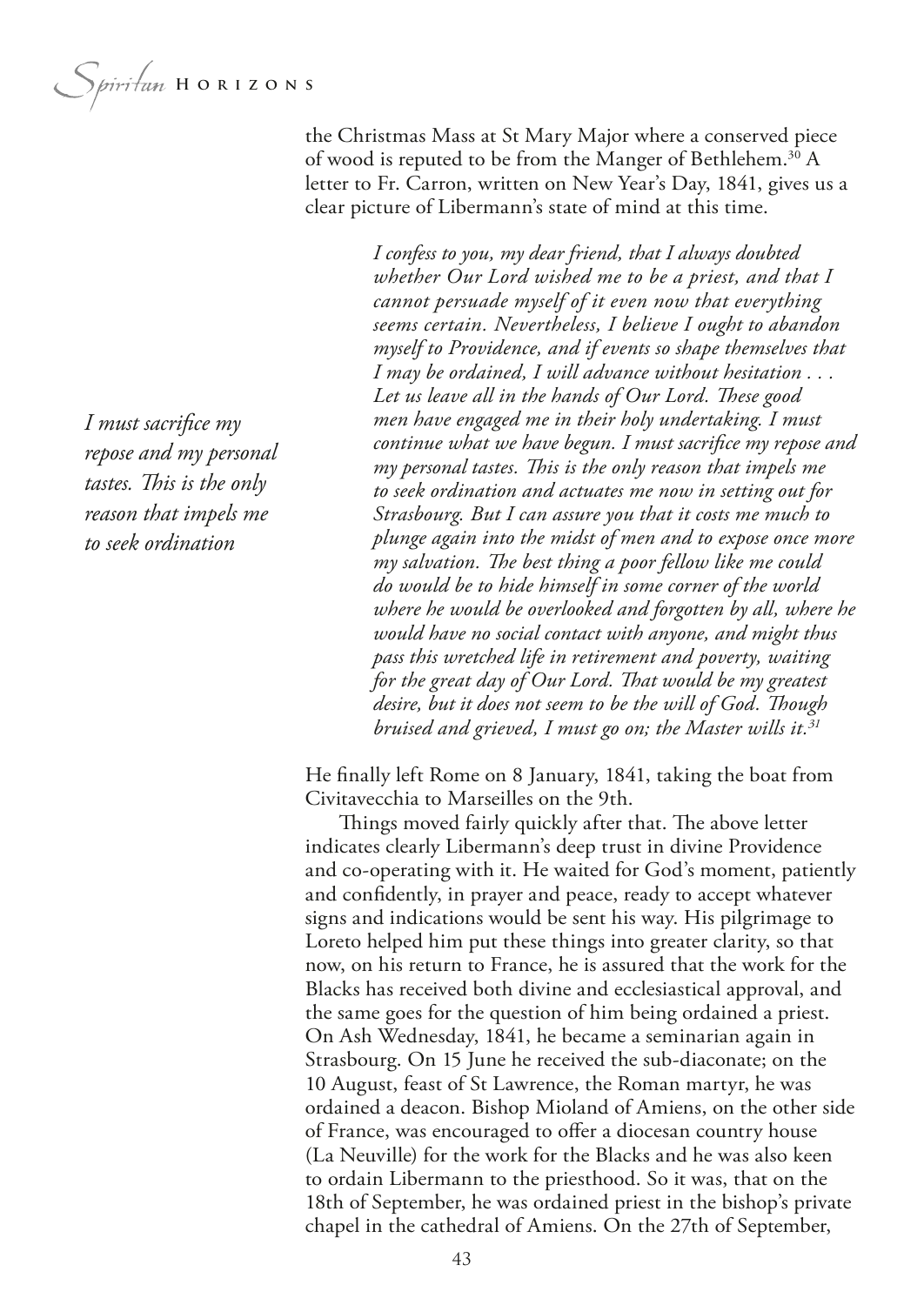the novitiate of the infant Society of the Most Holy Heart of Mary opened in La Neuville. The rest is history!

> *John McFadden, C.S.Sp. Community superior, generalate, Rome*

#### **ENDNOTES**

- 1. This is a revised version of a talk given to the generalate community in Rome for the feast of Libermann, February 2, 2018 and which subsequently appeared on the Congregation's Facebook page.
- 2. Coulon, Paul, C.S.Sp., *Libermann 1802–1852: Une pensée et une mystique missionaires*. Paris: Les Editions de Cerf, 1988, 97.
- 3. Lee, George, C.S.Sp, *Te Life of the Venerable Francis Libermann*. London: Burns Oates & Washbourne, 1937, 151–152. Original: Libermann, Francis, *Lettres Spirituelles*, (henceforth, L.S.), Vol. II, Paris, 301–302.
- 4. Letourneur, Jean, C.S.Sp. *Cahiers Libermann*, 5 vols. Seminaire des Missions, Chevilly. Livret 1, 77 (available only in typescript).
- 5. Coulon, *Libermann 1802–1852*, 97.
- 6. Lee, *Life of Venerable Francis Libermann*, 159.
- 7. Coulon, *Libermann 1802–1852*, 97.
- 8. Ibid., 204.
- 9. Laurentin, René, "La Sainte Maison de La Vierge à Lorette," *Chrétiens Magazine*, no. 81, 19
- 10. Ibid., 20.
- 11. That Jesus hailed from Nazareth is attested by the notice affixed to the cross, "Jesus of Nazareth, King of the Jews." However, Luke 2:4-5 has Nazareth as the home of Mary and Joseph before the birth of Jesus, while Matthew has Mary, Joseph, and the Child in Bethlehem, but moving from the fight into Egypt to Nazareth for fear of Archelaus. When Egeria (4th century) visited Nazareth, she was shown a cave in which Mary was said to have lived; the pilgrim of Piacenza (570 C.E.) spoke of the house of Mary that became a church. A rival Greek Orthodox tradition has the Annunciation to Mary fetching water at a well now in the Orthodox Church of St Gabriel built over a still active spring that leads to a well that pilgrims venerate as Mary's Well. The Crusaders took Nazareth in 1099 and built a larger church, though the Mamlukes destroyed the town in 1263. It is possible that the Angeli family removed the house to preserve it from destruction or desecration.
- 12. Letourneur, *Cahiers Libermann*, I, 112.
- 13. See Martins, Amadeu, C.S.Sp., "Libermann, 'Man of Suferings,'" *Spiritan Papers*, No.8 (Jan-Apr, 1979), 32.
- 14. Nicolas, François, C.S.Sp., "Le Père Libermann, Pélerin de Lorette," Rome, 1989 (typescript copy only), 19.
- 15. Letourneur, *Cahiers Libermann*, I, 114.
- 16. Ibid., 116.
- 17. Pitra, Cardinal Jean-Baptiste, *Vie du Vénérable Serviteur de Dieu François-Marie-Paul Libermann*. Troisième Edition. Paris: Librairie Poussielgue Frères, 1882, 381.